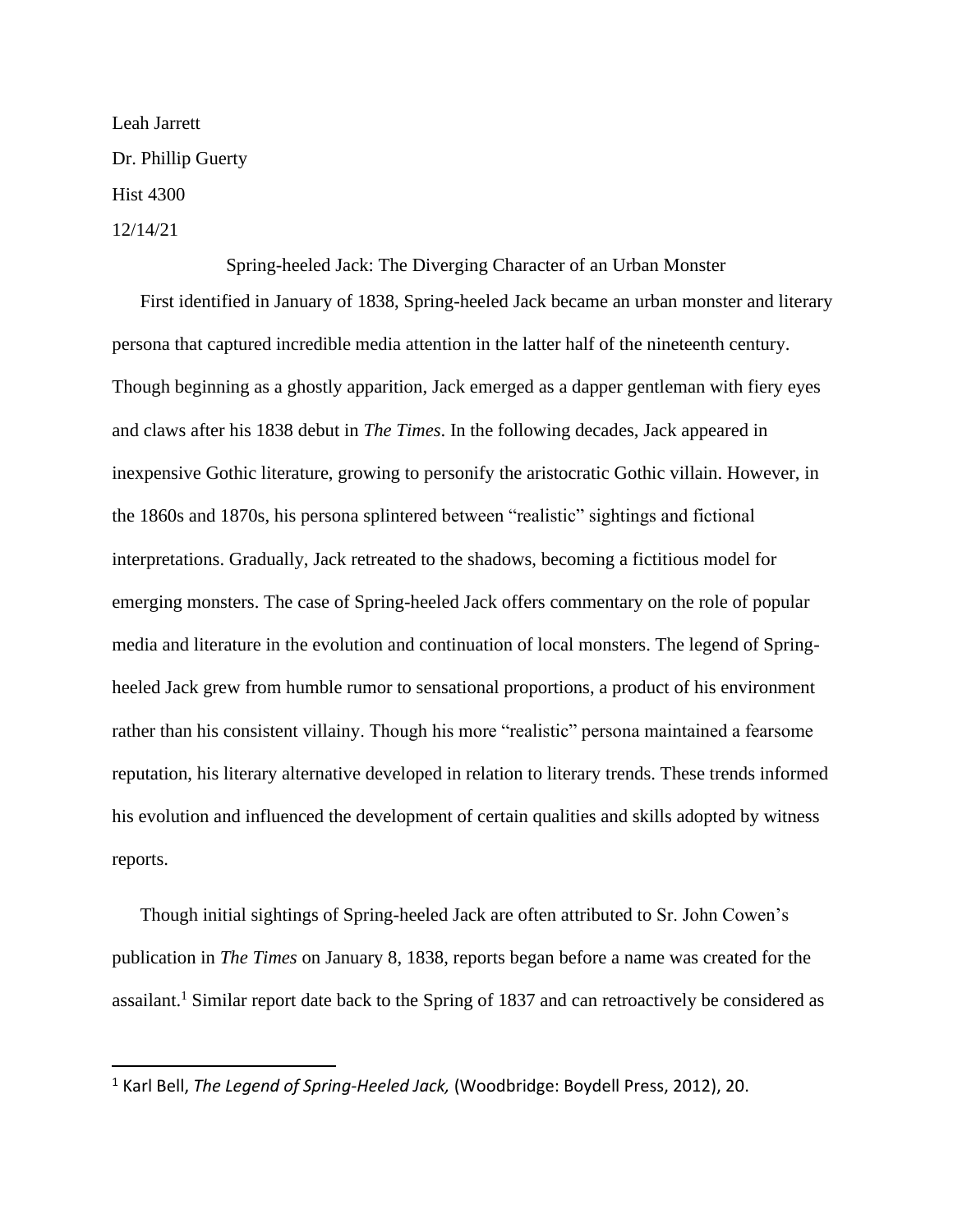the origin of the villain. Rumors began to circulate in the city of Barnes on the southwestern edge of London that an apparition of a white bull attacked a number of women. As the monster traveled, it took varying shapes. In East Sheen the apparition appeared as a white bear and in Ham and Petersham the monster presented itself as an "Evil One."<sup>2</sup> After traveling north of the Thames, the being startled as "an unearthly warrior clad in armor of polished brass, with spring shoes and large claw gloves."<sup>3</sup> Descriptions of a trickster appearing with claws and plated armor continued in the following months. It was initially believed that "Jack" was not a single person but a group conducting pranks, and that his pattern of attacks mirrored travel on the Great Western railway, moving nearer and nearer to the metropolis. As early as December 28, 1837, the *Morning Chronicle* published that "some scoundrel, disguised in a bearskin, and wearing spring shoes, has been seen jumping to and fro before...in the neighborhood of Lewisham."<sup>4</sup> This adoption of inhuman dexterity earned the creature the title of Spring-heeled Jack. By December of 1837, urbanites associated any small movement in the shadows with this urban monster. Reports increased exponentially as copycats took advantage of the spirit of fear. Therefore, the official announcement in 1838 only transitioned rumor to printed news, converting street gossip to the conversation of respectable circles.

In February of 1838, Spring-heeled Jack appeared in London for the first time. On February 20, Jack assaulted Jane Alsop at her home in Bearbinder while her mother and father lay sick in bed. The encounter began when Jane answered a knock at the door. Finding what appeared to be

 $<sup>2</sup>$  Ibid.</sup>

3 Ibid.

<sup>4</sup> Karl Bell, *The Legend of Spring-Heeled Jack,* (Woodbridge: Boydell Press, 2012), 21.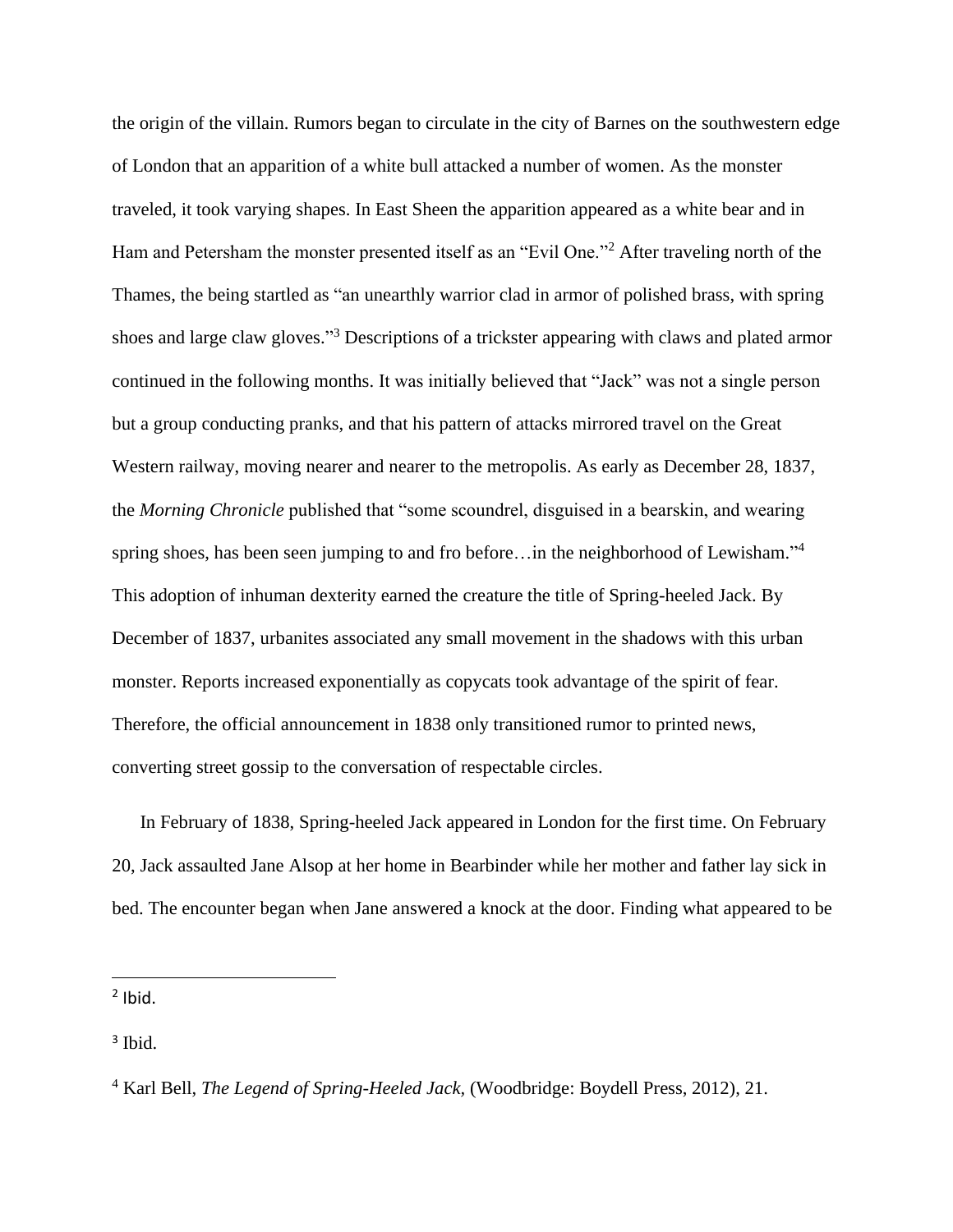a police officer, she felt little fear. The officer informed her that Spring-heeled Jack had been sighted on the street and asked for a candle to conduct his search. After retrieving the candle, Jane reported that the man thrust the flame into his chest and "vomited forth a quantity of blue and white flame from his mouth."<sup>5</sup> His eyes as bright as "balls of fire," the man preceded to attack Jane, slashing at her neck and arms with his claws and chasing her into the house.<sup>6</sup> Her family, alarmed by the commotion, expelled the figure from the home. This report received immense publicity. The family openly discussed the sightings with the press and reported the incidents to the local magistrate, leading to a police investigation. *The Examiner* published a report on March 4, 1838, that the investigation of two men called Payne and Milbank proved inconclusive.<sup>7</sup> With attacks on the rise and no promising leads in sight, fear spread in urban communities. Overtime, the media created an image for the elusive figure, attributing ferocious characteristics to the urban monster. On March 10, 1838, *The Figaro in London* published a piece titled "Who is Spring-heeled Jack?" The author writes that "by his claws and hideous appearance some have supposed him to be the devil himself."<sup>8</sup>

Following the attack of Jane Alsop, a servant of Mr. Ashworth of Turner Street and 18-yearold Lucy Scales reported similar assaults by a fire-breathing assailant in the same neighborhood. Author J.S. Mackley argues that while the attacks on Jane Alsop and Lucy Scaled were most likely genuine attacks of either a single individual or a band of miscreants, following reports

<sup>5</sup> Ibid, 25.

<sup>6</sup> Ibid.

<sup>7</sup> "Accidents and Offenses," *The Examiner*, March 4, 1838.

<sup>8</sup> "Who is Spring-Heeled Jack," *The Figaro in London,* March 10, 1838.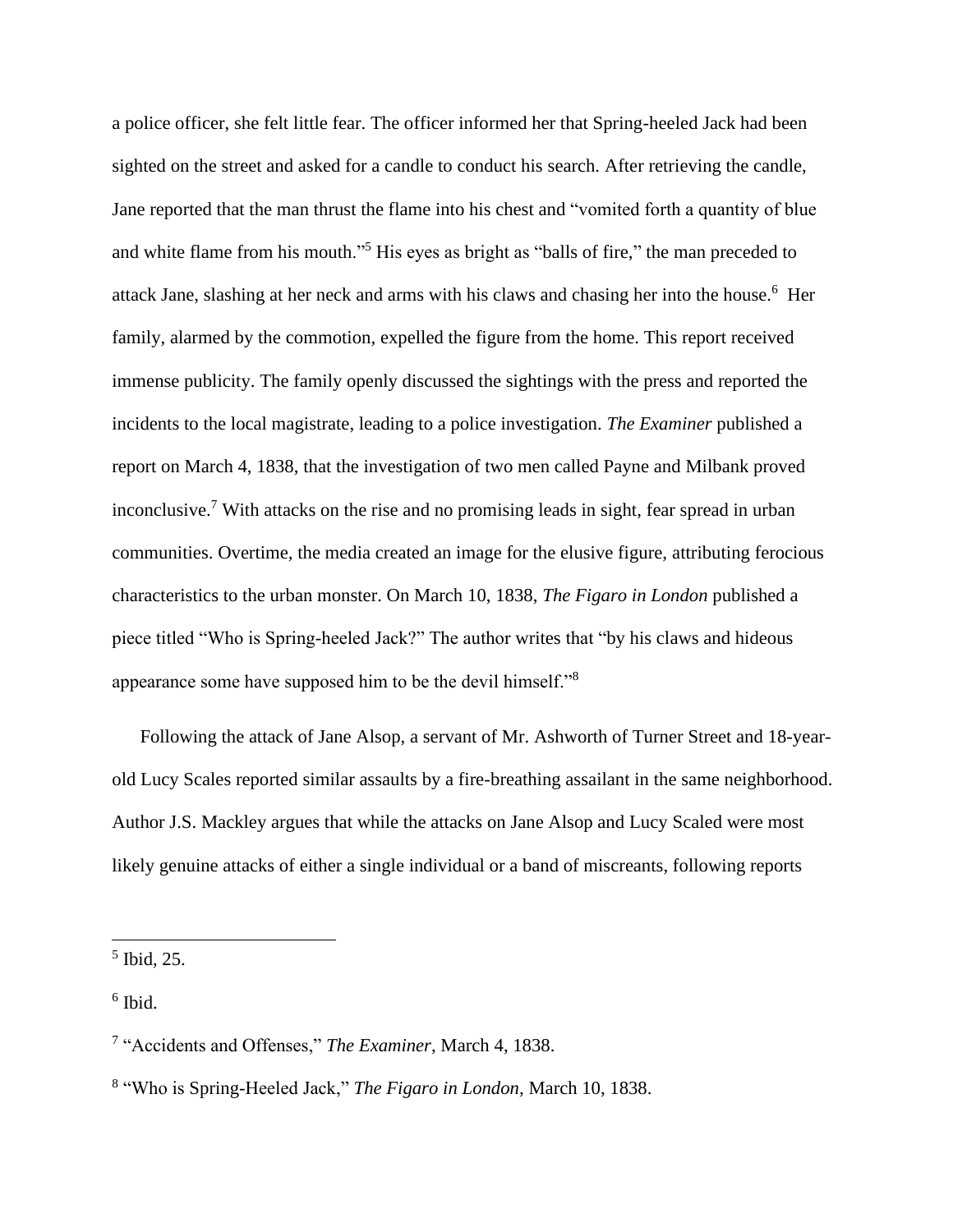might be attributed to imitators. On March 25, *The Bells New Weekly Messenger* of London reported that Charles Grenville frightened many women and children by mimicking "silly and dangerous pranks of Spring-heeled Jack."<sup>9</sup> The police released Grenville, concluding that the man was "weak of mind, but perfectly harmless."<sup>10</sup> Similarly, *The Examiner* reported that on the 8 of April, a "ghost" startled an unsuspecting pedestrian. Mrs. Ann Ansinck recognized the assailant's voice as 18-year-old James Painter. The copycat was fined £4 for aggravated assault and released from custody. However, many imitators went apprehended. In this way, "Springheeled Jack become a convenient scapegoat for unsolved crime."<sup>11</sup> Reports, fueled by oral rumor, continued to appear in the press during the 1840s and into the middle of the century.<sup>12</sup> The popularity of encounters encouraged a shift from reported news to fictitious narratives in the popular Gothic style.

The term gothic, when applied to literature, is a twentieth-century creation.<sup>13</sup> Though existing prior to the twentieth century, gothic referred to a period of history beginning in the fifth century A.D. when Visigoths invaded the Roman Empire and contributed to its fall. As a result, the term gothic denoted "a long period of barbarism, superstition, and anarchy" and was associated with

 $12$  Bell 31.

<sup>9</sup> "Foolish Conduct," *The Bells New Weekly Messenger*, March 25, 1838.

<sup>10</sup> "Spring-heeled Jack," *The Examiner*, April 8, 1838.

<sup>11</sup> J.S. Mackley,"Springheeled Jack: the Terror of London," *Aeternum: the Journal of Contemporary Gothic Studies, 3, no.3 (December 2016), 18.* 

<sup>13</sup> Jerrold Hogle, ed., *The Cambridge Guide to Gothic Fiction*, (Cambridge: Cambridge University Press, 2002), 21.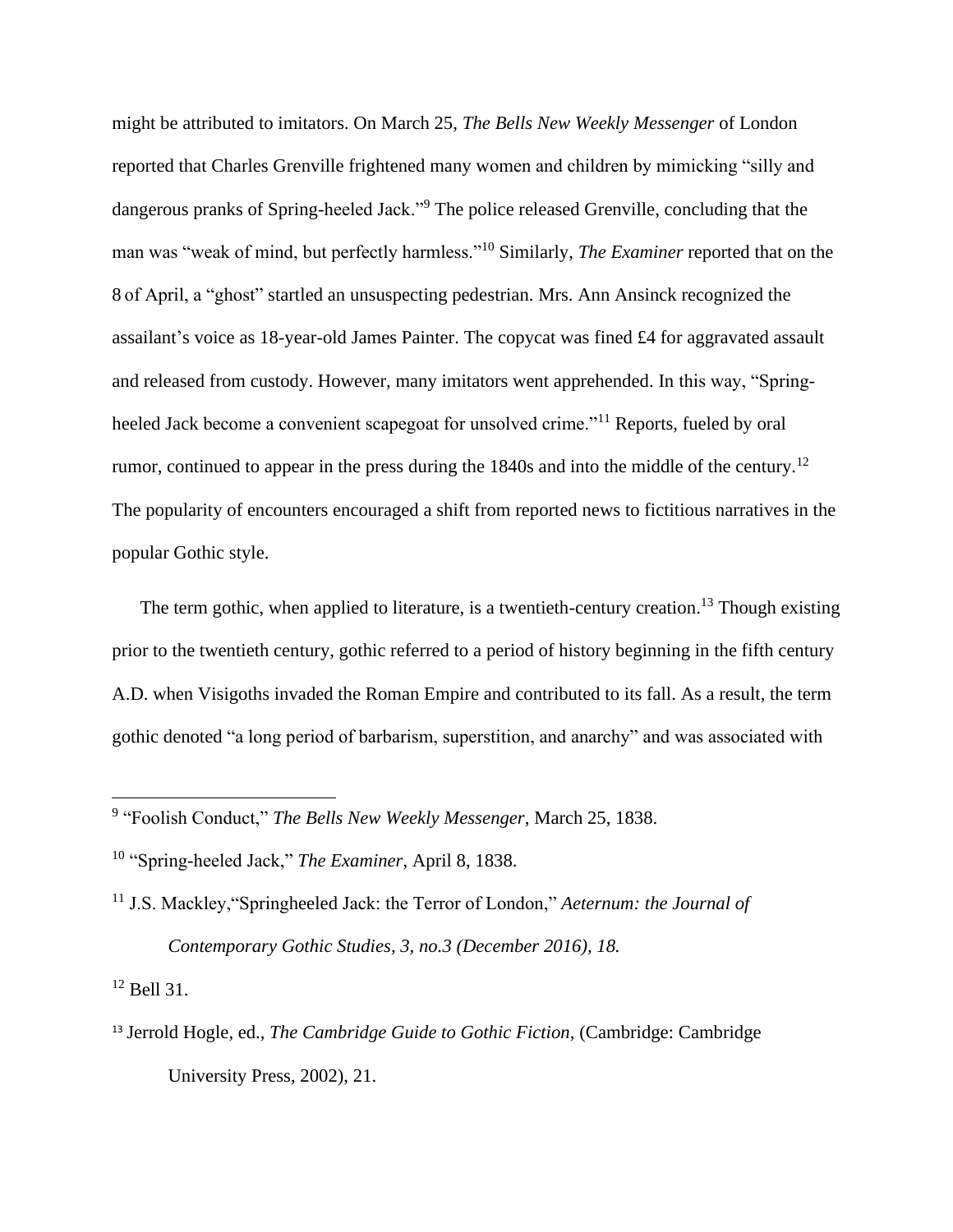"anything obsolete, old-fashioned, or outlandish."<sup>14</sup> The gothic literary genre emerged retroactively, consolidating works with certain features into a unified collection. However, as with every literary genre, defining the Gothic presents a challenge. Still, despite variations, canonical gothic works share certain characteristics. Gothic narratives tend to feature "antiquated spaces," such as castles, prisons, graveyards, or "urban underworlds."<sup>15</sup> They are haunted by specters, ghosts, or monsters who threaten the present by invoking terror of the past. Gothic works also reacted to political turmoil, especially the French revolution of 1789.<sup>16</sup> The revolution threatened traditional political organization and aristocrat privilege by attempting to remodel French society. According to author Fred Botting, Gothic fiction emerged from social pressures of the mid-eighteenth century such as the evolving interplay of social classes and the conflict between "landed and commercial power."<sup>17</sup> As a result of this class struggle, gothic works, holding a primarily middle-class audience, featured aristocratic villains who abused their power.<sup>18</sup> Examples include the works if Ann Radcliff such as, *A Sicilian Romance,* written in 1790. Her writing routinely features a heroine representative of a hopeful bourgeois future who

<sup>14</sup> Jerrold Hogle, ed., *The Cambridge Guide to Gothic Fiction*, 21.

 $15$  Hogle, 2.

<sup>16</sup> Hogle, 128.

<sup>17</sup> Fred Botting, and Catherine Spooner, "Monstrous Media/Spectral Subjects: Imaging Gothic From the Nineteenth Century to the Present," (Manchester: Manchester University Press, 2015), 2.

 $18$  Hogle, 3.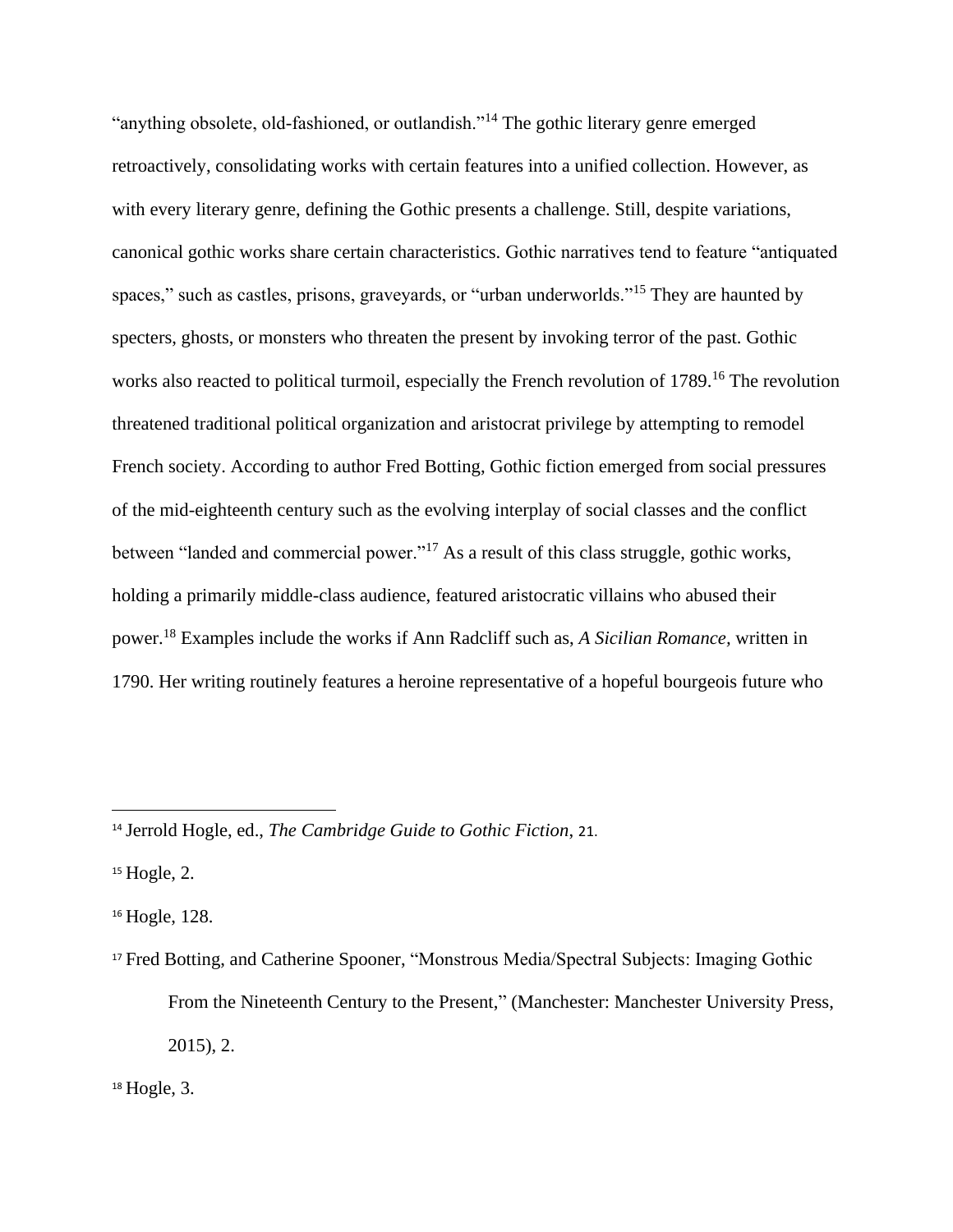is victimized by a figure of the traditional order.<sup>19</sup> Likewise, theatres produced gothic plays which featured similar conflicts. Mathew Lewis's *The Castle of the Specter*, released in 1798, displayed the struggle of a "tyrannical yet charismatic aristocrat" attempting to retain personal power.<sup>20</sup>

Though beginning as a local rumor, Spring-heeled Jack developed into a gothic villain. As Spring-heeled Jack gained popularity, fictional entertainment incorporated the monster in sensational plots. Initially, he appeared in chapbooks, a prominent mode of inexpensive literature during the Gothic era. Also called "libels" in the seventeenth century, chapbooks consisted of anywhere from eight to seventy-two pages and contained everything from advice panels, recipes, and song lyrics to traditional fairy tales, adventure stories, and abridged novels, especially of the Gothic variety.<sup>21</sup> These chapbooks, marketed towards the increasingly literate working-class and could be produced and purchased inexpensively.<sup>22</sup> The working-class market influenced the emerging stories. Narratives adopted gothic tropes of class struggle, often "pit[ing] haughty and

 $19$  Hogle 46.

<sup>20</sup> Hogle, 128.

<sup>&</sup>lt;sup>21</sup> Bearden-White, Roy Bearden-White, "A History of Guilty Pleasure: Chapbooks and the Lemoines." *The Papers of the Bibliographical Society of America* 103, no. 3 (2009), 286; Nevins, 110; Douglass H. Thomson and Diane Long Hoeveler, "Shorter Gothic Fictions: Ballads and Chapbooks, Tales and Fragments," In *Romantic Gothic: An Edinburgh Companion*, edited by Angela Wright and Dale Townshend, (Edinburgh University Press, 2016), 157.

<sup>22</sup> Thomson and Hoeveler, 151.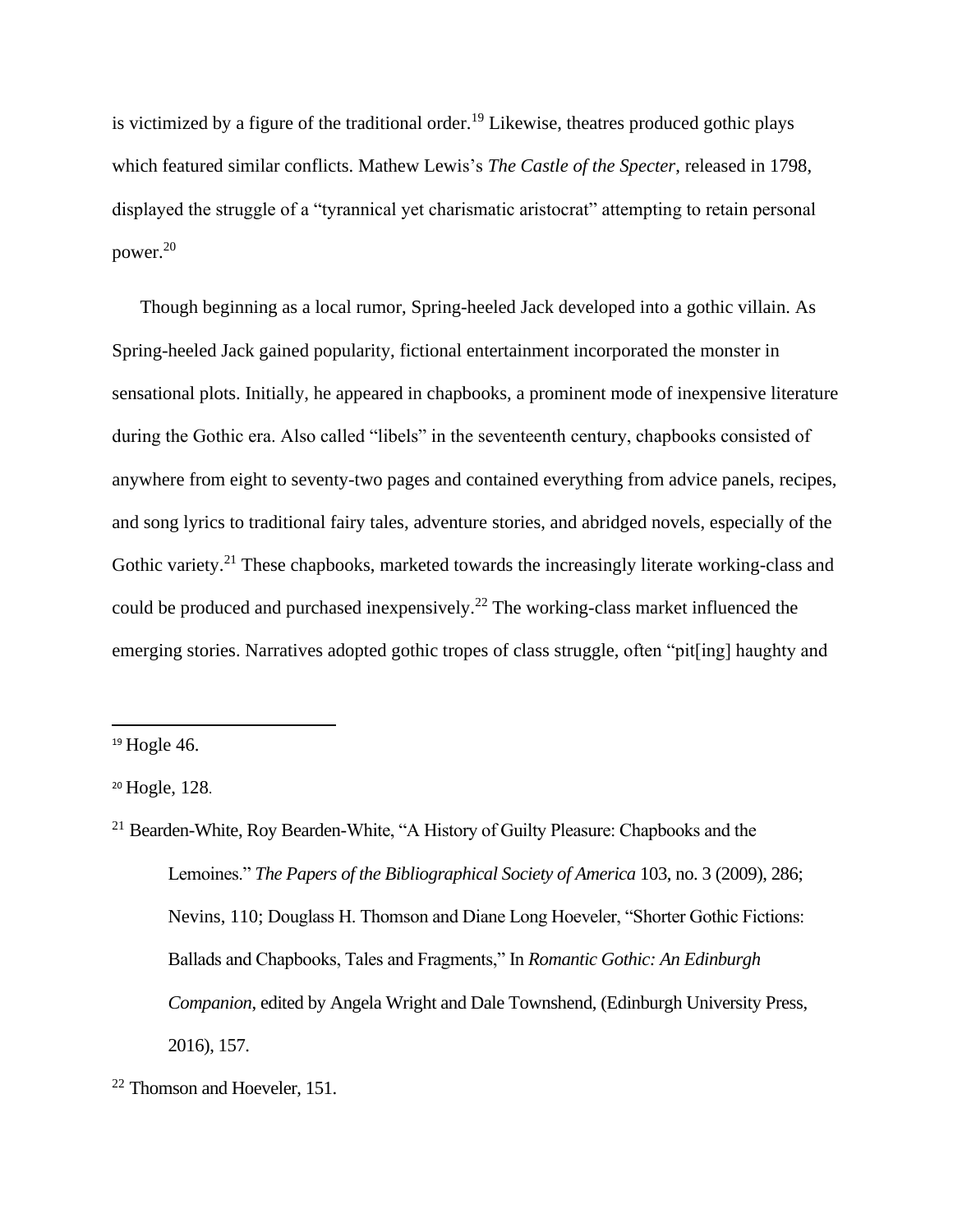deceitful aristocrats against virtuous and long-suffering peasants."<sup>23</sup> As a result, sightings evolved as the public became familiar with the monster's literary image. Beginning as ghostly apparitions, Jack later crystallized into a dapper monster intent on frightening common urbanites.

In the 1830s, the gothic era came to a close and chapbooks gradually took on a new name: penny bloods.<sup>24</sup> With the advent of cheap newspapers in the 1830s, inexpensive adult entertainment moved from pamphlets to newspaper columns.<sup>25</sup> Increasingly, penny bloods attracted a juvenile audience.<sup>26</sup> They also played with their traditionally gothic roots, mingling

 $23$ Ibid, 148.

- <sup>24</sup> Nevins, Jess Nevins, *The Evolution of Costumed Avenger: The 4,000-Year History of the Superhero* (California: Praeger, 2017), 110.
- <sup>25</sup> John Springhall, "'A Life Story for the People'? Edwin J. Brett and the London 'Low-Life' Penny Dreadfuls of the 1860s," Victorian Studies 33, no. 2 (1990), 230.
- <sup>26</sup>This transition of readership invited intense criticism from snobbish literary commentators, clergy members, and magistrates. Mimicking complaints of the earlier chapbooks, dissenters argued that gothic fiction enjoyed by minors encouraged juvenile delinquency (Dunae, 133). An 1890 article in The Scots Observer wrote that "the hero of the penny dreadful may be as wicked as he likes… it finds its keenest pleasure in rejoicing in the heroism of revolt and the cowardice, the meanness, the turpitude of authority" ("Penny Dreadfuls"). Since the primary reading audience of penny dreadfuls was lower-class boys, those seen by society as "exhibit [ing] a propensity for delinquency that was entirely lacking in their better educated, more affluent contemporaries," critics associated readership with increasing criminal activity (Dunae 135). *The Speaker* published an 1890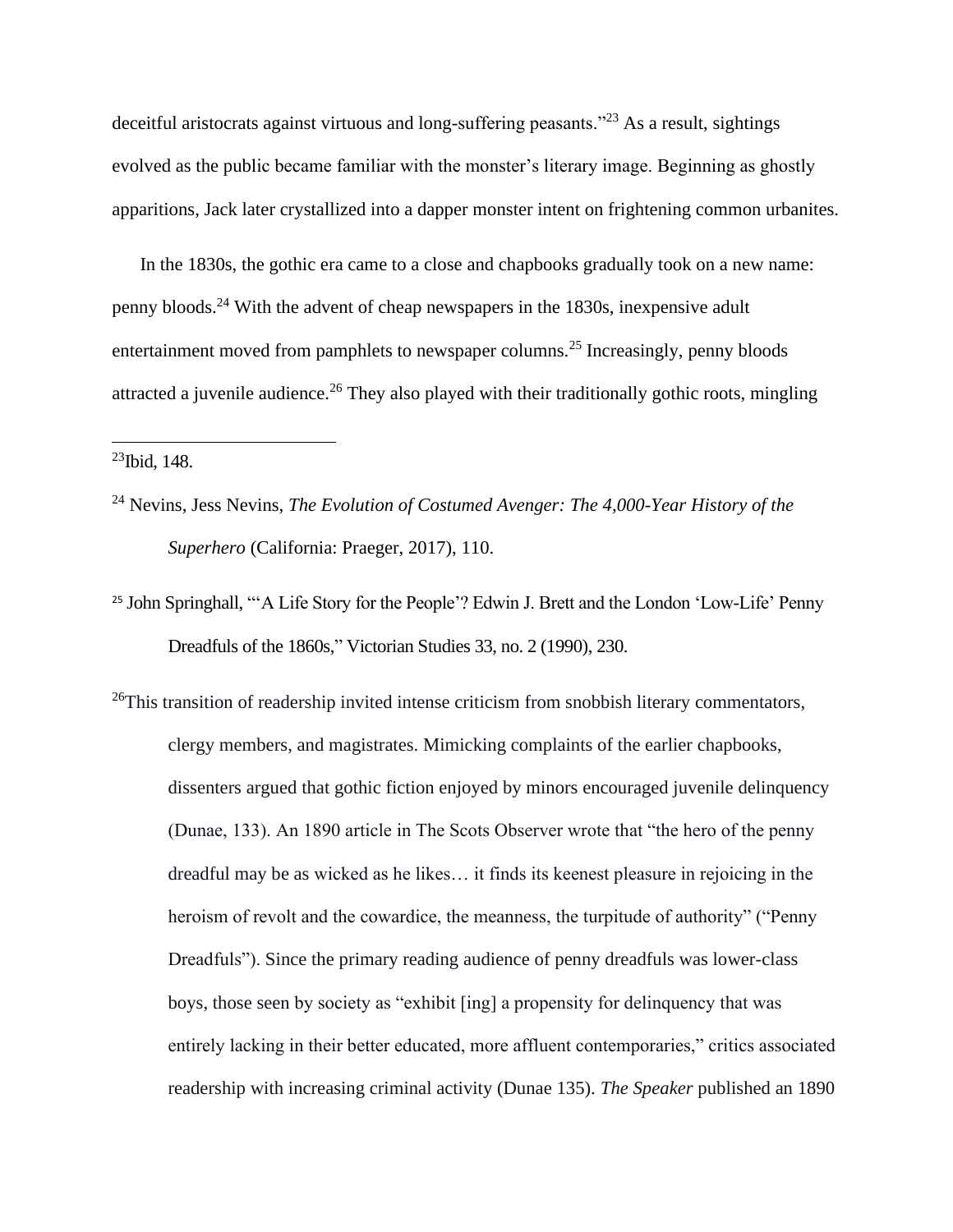gothic tropes with more urban influences. Author Jess Nevins explains that they "told stories of adventure, initially of pirates and highwaymen, later concentrating on crime and detection."<sup>27</sup>

By the 1860s, the transition from adult to juvenile readership had cemented fully. The penny blood, now known as the "penny dreadful," published sensational and often "racy" stories for young boys in the gothic tradition.<sup>28</sup> Jack's character in penny dreadfuls, plays, and books changed in the 1860s and 1870s, creating a sanitized persona. This persona diverged from the traditional gothic model, framing Jack as an aristocratic savior rather than villain. In 1863, Alfred Coates, one of many authors who took advantage of Jack's popularity, published *Spring heel'd-Jack: The Terror of London a Romance of the Nineteenth Century*. In Coates' book, "Jack became a hero, a nobleman who put on the disguise for entertainment and ended up helping other people."<sup>29</sup> In this way, the derogatory association of aristocrat and villain popularized in the 1830s gave way to a superhuman figure who, disguised to "[frighten] people out of their wits…instead… finds himself acting the part of the Good Samaritan and all sides—serving by

article titled "A Literary Causerie" charges that crimes such as these stemmed from the proliferation and popularization of Spring-heeled Jack "trash," enabled by "teaching poor boys to read" ("A Literary Causerie").

 $27$  Nevins, 111.

 $28$  Nevins, 111.

<sup>29</sup> Nevins, 108.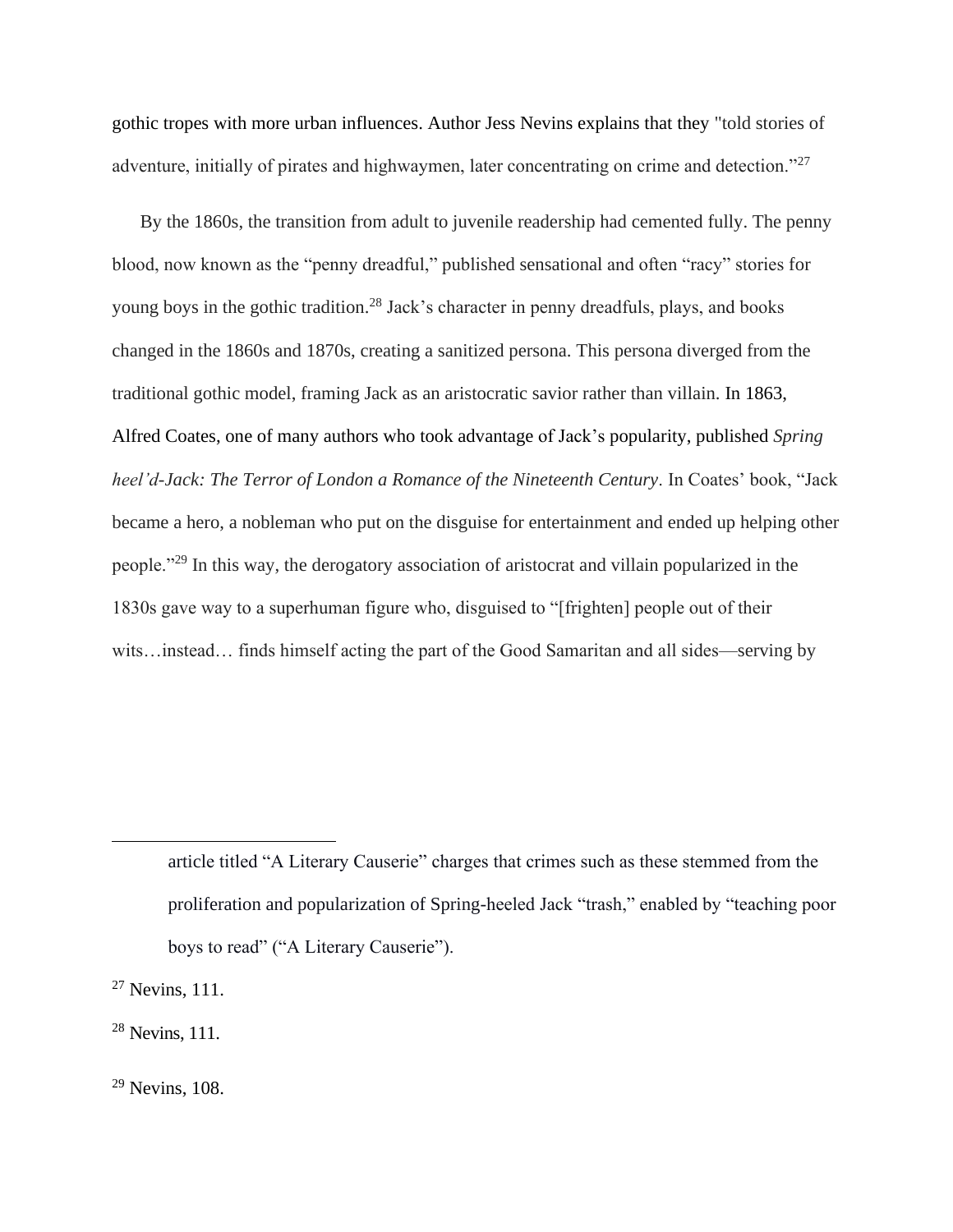kindness rather than killing by fear."<sup>30</sup> Coates' Jack, associated with the more "benevolent" qualities, later influenced the trope of the "dual identity."<sup>31</sup> By day, Jack dons the personality of "The Marquis," loved by his community. At night, He fights for justice as the hated Springheeled Jack, capable of inhuman acts due to his special costume. While certain tropes of the gothic novel, such as the inclusion of sensational storylines or the primacy of middle and working-class readership, the aristocrat and evil Jack was dead.

Even as Spring-heeled Jack took on a friendlier persona in the press, fearful sightings persisted. However, reports differed from those of 1838. Aided by the crystallized portrayal of Jack in inexpensive gothic literature, plays, and books, reports lacked the trademark variations of the 1830s. Influenced by literary descriptions from the previous decades, people noted Jack's agility and unique costume. Disguised in a dark cape and spring-heeled boots, Jack of the 1860s flew about the city by the power of his special garb.<sup>32</sup> However, this transformation was not complete. Fearsome reports persisted as Jack gained courage during the 1870s. On October 9, 1879, the Hampshire Telegraph reported Sping-heeled Jack assaulted the Aldershot army camp in Hampshire, stealing the hats or rifles of sentry-men.<sup>33</sup> The "evil goblin" apparently had "gained courage from the seeming inability of the military authorities to summarily terminate his

<sup>30</sup> Alfred Coates, *Spring-heel'd Jack: the Terror of London a Romance of the Nineteenth Century*. Quoted by Jess Nevins, *The Encyclopedia of Fantastic Victorian* (Austin, TX: MOnkeyBrain:2005), 821.

<sup>32</sup> Nevins, 108.

<sup>&</sup>lt;sup>31</sup> Nevins, 108.

<sup>33</sup> "Spring-Heeled Jack," *Carlow Sentinel*, October 12, 1878.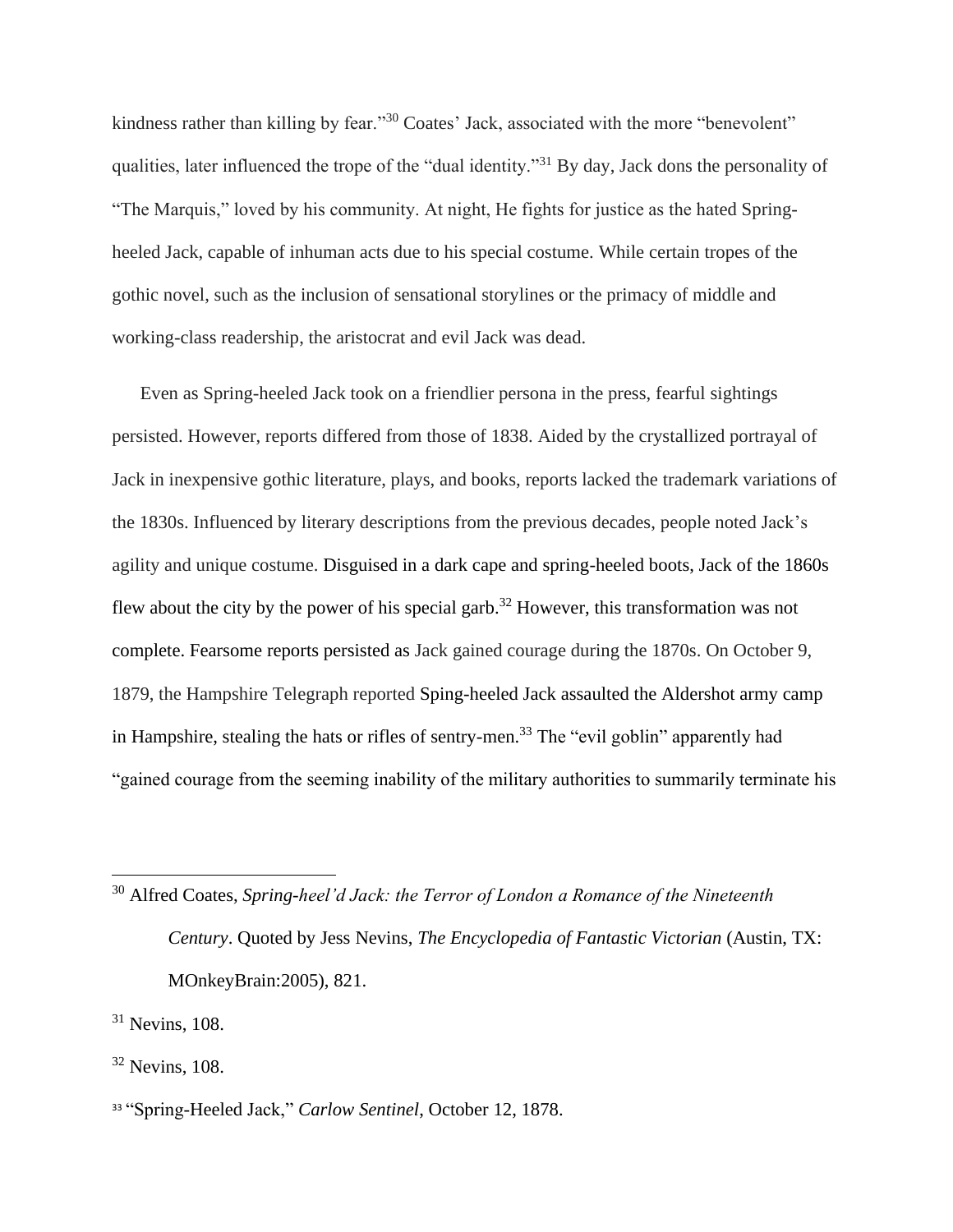mischievous pranks." <sup>34</sup> The irate columnist berates the military and police for their incompetence, citing their failures to apprehend Jack. In the following years, Jack made a habit of attacking military establishments. His evasion of capture after these attacks attributed a new supernatural power to the character.

These two examples, that of the heroic and altruistic "Marquis" and the ferocious terror of the night, coexisted in popular media and the public mind. In 1870, only seven years after Alfred Coates heroic Jack graced the press, the army set traps on London rooftops to catch Springheeled Jack. <sup>35</sup> The urban legend was both feared and fictitious. As Karl Bell describes, he was in a "constant gestation."<sup>36</sup> Spring-heeled Jack was a product of a "rich cultural tangle," a constantly shifting configuration of new and old literary traditions which combined with a cultural interest in violent stories.<sup>37</sup> Gothic entertainment flourished in light of this interest and the tales of Spring-heeled Jack remained entertaining. Still, this divide between his literary and "realistic" persona is a key component to the understanding of such a varied character.

By the 1880s and 1890s, reports of encounters dwindled. With every exposure of fraud, the stories of Spring-heeled Jack lost credibility. Entering legendary status, Jack retreated to the shadows. In 1848, *The Northern Echo* published that the region was troubled by a "ghost of the "Spring-Heeled Jack" type," demounting Jack to a category of ghost rather than an active threat.

<sup>35</sup> Phillip Guerty, 2021, "Monsters and Fairies," PowerPoint presentation, University of North Georgia, Gainesville, Georgia, December 14, 2021.

<sup>36</sup> Bell, 47.

<sup>37</sup> Ibid.

<sup>34</sup> "Portsmouth, Wednesday, October 9," *Hampshire Telegraph*, October 9, 1878.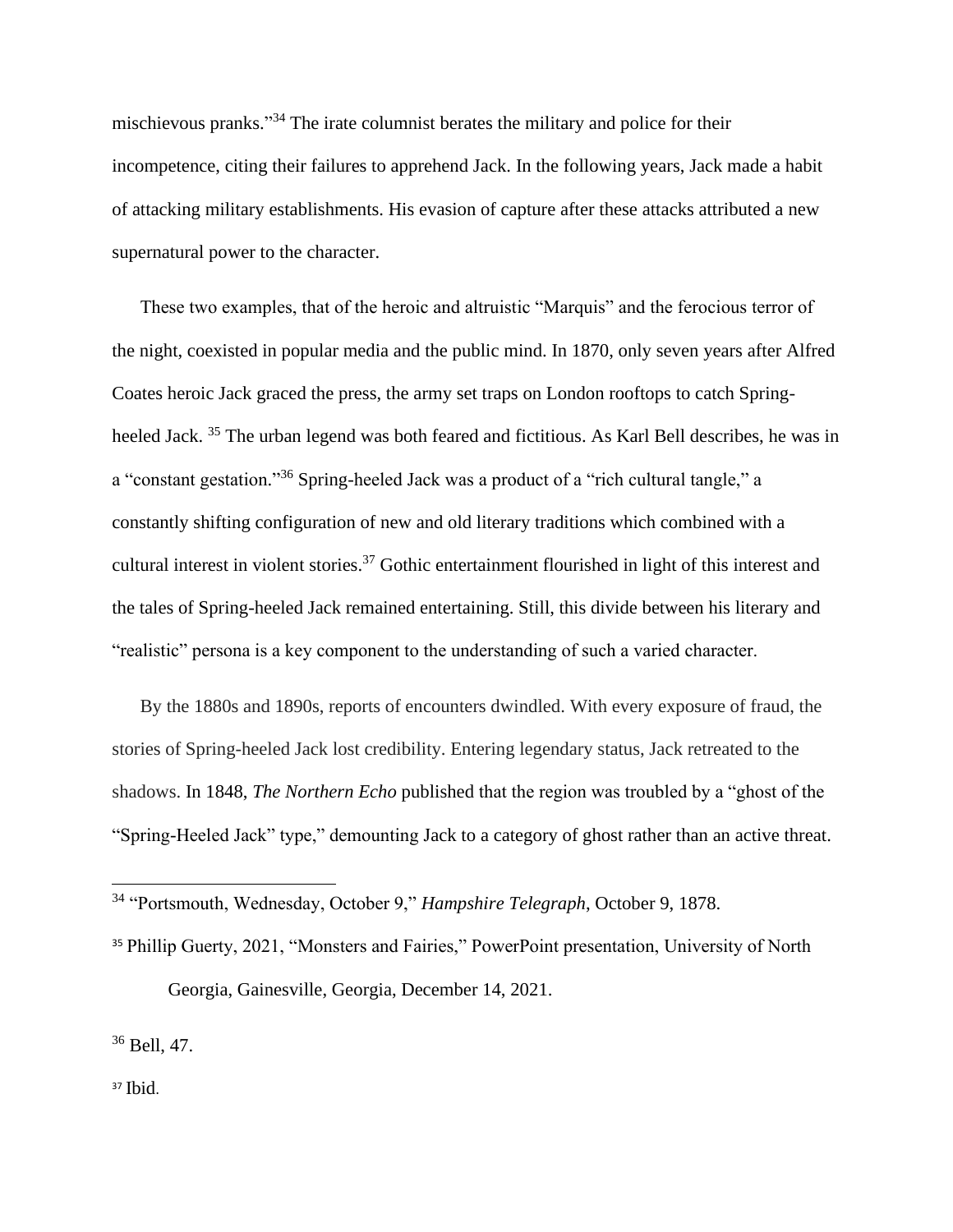Spring-heeled Jack became a descriptor, a caricature of his previous self. The *Dragheda Conservative* published a column titled "Spring-heeled Jack on July 28, 1900 which reveals this withdrawal from reality. The author claims that Commandant Dewet was the "Spring-heeled Jack of the Boer army." It was his prerogative to play "an edifying game of catch-me-if-youcan."<sup>38</sup> Spring-heeled Jack had become a fable, one sited as a type of assailant or a variety of monster or rather than an active villain. He had become, as an 1884 column in the *Northern Echo* states, "uneasy spirit…of one of the warriors slain long ago."<sup>39</sup>

To this day, Spring-heeled Jack lives on, his divergent persona intact. Though more readily acknowledged as a literary legend, Jack continues to travel the world, leaving terror in his wake. In 2001, a "mysterious masked creature" with "flaming red eyes and sharp metal claws" attacked late-night pedestrians in East Dehli, India, before vaulting four stories in retreat.<sup>40</sup> As in London, initial attacks most likely occurred, whether by man or animal. As in London, initial attacks were most likely legitimate. Yet, encouraged by a media frenzy and shaped by sensational press descriptions, the "Monkey Man" of India became a modern incarnation of Spring-heeled Jack. Author Massimo Polidoro writes that a "spark is usually enough to start mania."<sup>41</sup> In England, Spring-heeled Jack benefited from such a "spark." Beginning as a local nuisance and developing

<sup>38</sup> "Spring-heeled Jack," *Dragheda Conservative*, July 28, 1900.

<sup>39</sup> *The Northern Echo*, August 1, 1884.

<sup>40</sup> Massimo Polidoro, "Return of Spring-Heeled Jack, (Notes on a Strange World)," *Skeptical Inquirer*, July-August 2002, 1-2.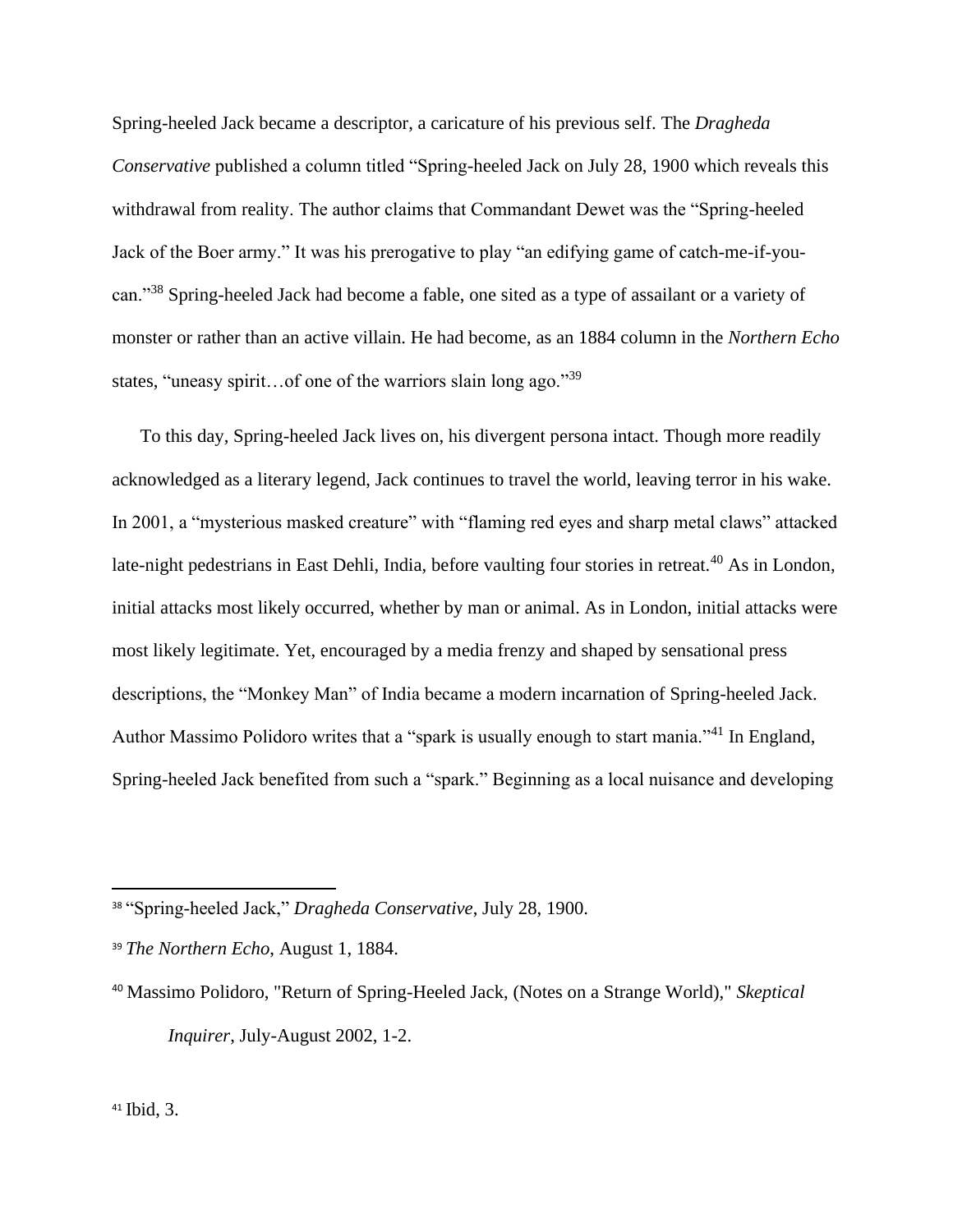into a national phenomenon, Jack developed into a dualistic character, influenced by contemporary literature and press coverage.

Today, Spring-heeled Jack offers commentary on the role of entertainment in the creation and continuation of public fears. Prior to his 1838 debut in *The Times*, Jack appeared as ghostly animal apparitions or armor-clad opponents. However, with the creation of a persona, both the press and the public retroactively attributed attacks to the figure. As Jack grew in popularity, appearing in chapbooks, penny bloods, and penny dreadfuls, he became an aristocratic villain, befitting the genre and audience. However, by the 1860s and 1870s, Jack's literary and "realistic" persona fragmented. In popular entertainment, he developed into a heroic, almost superhuman character. Lacking the impetus of a revolutionary catalyst, literary chastisement of aristocracy fell to an emerging interest in morally nuanced superhuman figures. Some argue that Spring-heeled Jack served as the superhero prototype, paving the way for other cape-wearing, crime-fighting heroes with a double-identity.<sup>42</sup> This evolution marks a divergence from his gothic roots and the birth of a new public image. Yet, even as his public persona evolved, local sightings continued to fall back on the literary descriptions of the previous decades. This "realistic" Jack attacked military bases and threatened public safety, utilizing the superhuman enhancements of recent literary releases for evil rather than good. Spring-heeled Jack provides an example of the evolution of a supernatural or superhuman figure across the decades. The division of his persona along literary and "realistic" lines, along with the notable influence of fiction on his public and literary appearances, marks Spring-heeled Jack as a valuable case study of the nineteenth and twentieth centuries.

<sup>42</sup> Nevins, 108.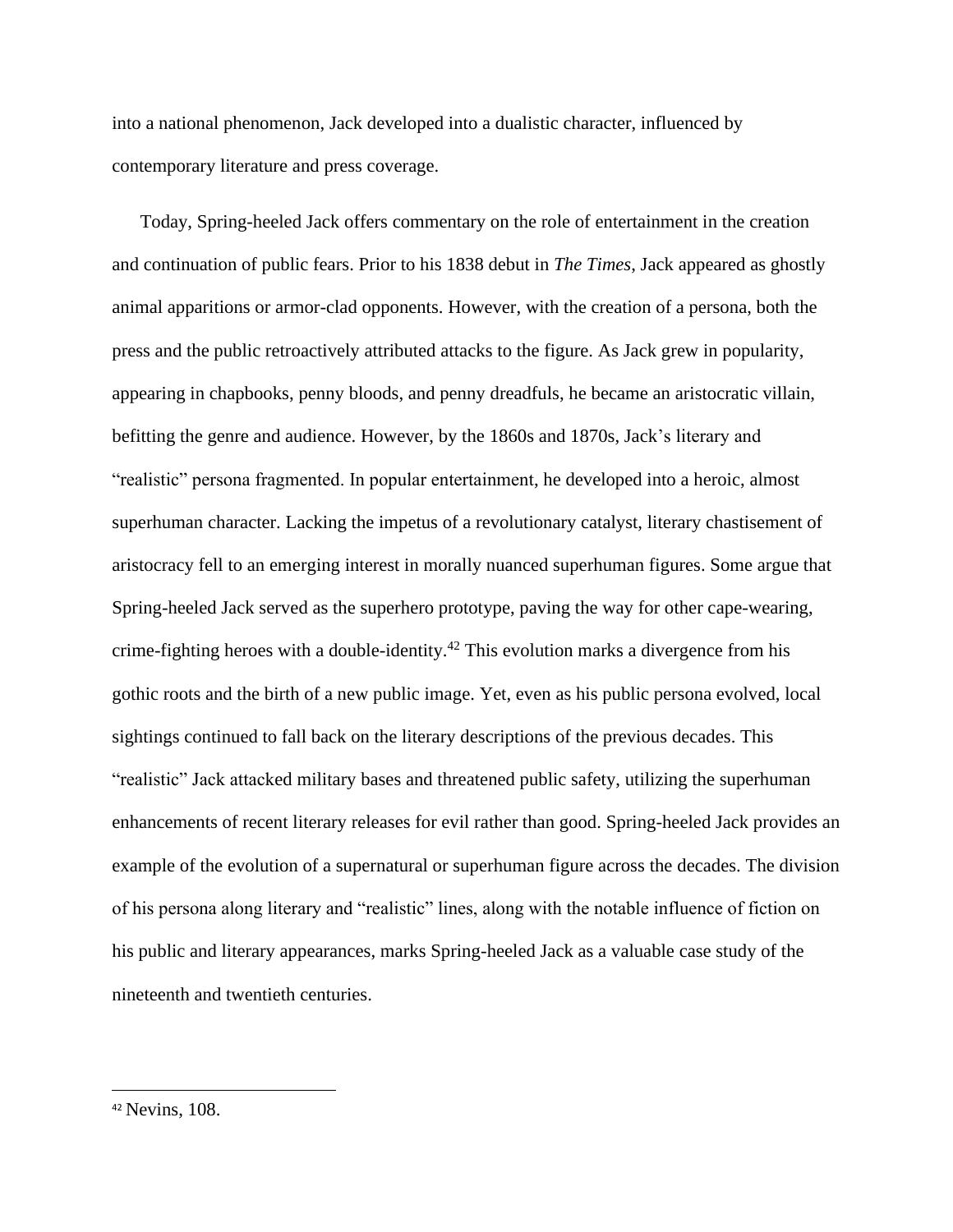## Works Cited

Accidents and Offenses." *The Examiner*. March 4, 1838.

Alfred Coates, *Spring-heel'd Jack: the Terror of London a Romance of the Nineteenth Century*. Quoted by Jess Nevins, *The Encyclopedia of Fantastic Victorian* (Austin, TX: MOnkeyBrain:2005), 821.

"A Literary Causerie." *The Speaker*. July 26, 1890.

Bearden-White, Roy. "A History of Guilty Pleasure: Chapbooks and the Lemoines." *The Papers of the Bibliographical Society of America* 103, no. 3 (2009): 284–318. http://www.jsto r.org/stable/24293816.

Bell, Karl. The Legend of Spring-Heeled Jack. Woodbridge: Boydell Press, 2012.

- Botting, Fred and Catherine Spooner. "Monstrous Media/Spectral Subjects: Imaging Gothic From the Nineteenth Century to the Present." Manchester: Manchester University Press, 2015.
- Dunae, Patrick A. "Penny Dreadfuls: Late Nineteenth-Century Boys' Literature and Crime." Victorian Studies 22, no. 2 (Winter 1979): 133[. https://search.ebscohost.com/log](https://search.ebscohost.com/log%20in.aspx?direct=true&AuthType=ip,shib&db=a9h&AN=7137148&site=eds-live&scope=site.)  [in.aspx?direct=true&AuthType=ip,shib&db=a9h&AN=7137148&site=eds-live&scope=site.](https://search.ebscohost.com/log%20in.aspx?direct=true&AuthType=ip,shib&db=a9h&AN=7137148&site=eds-live&scope=site.)

"Foolish Conduct." *The Bells New Weekly Messenger*. March 25, 1838.

- Guerty, Phillip. 2021. "Monsters and Fairies." PowerPoint presentation, University of North Georgia, Gainesville, Georgia, December 14, 2021.
- Hogle, Jerrold, ed.. *The Cambridge Guide to Gothic Fiction*. Cambridge: Cambridge University Press, 2002. Print.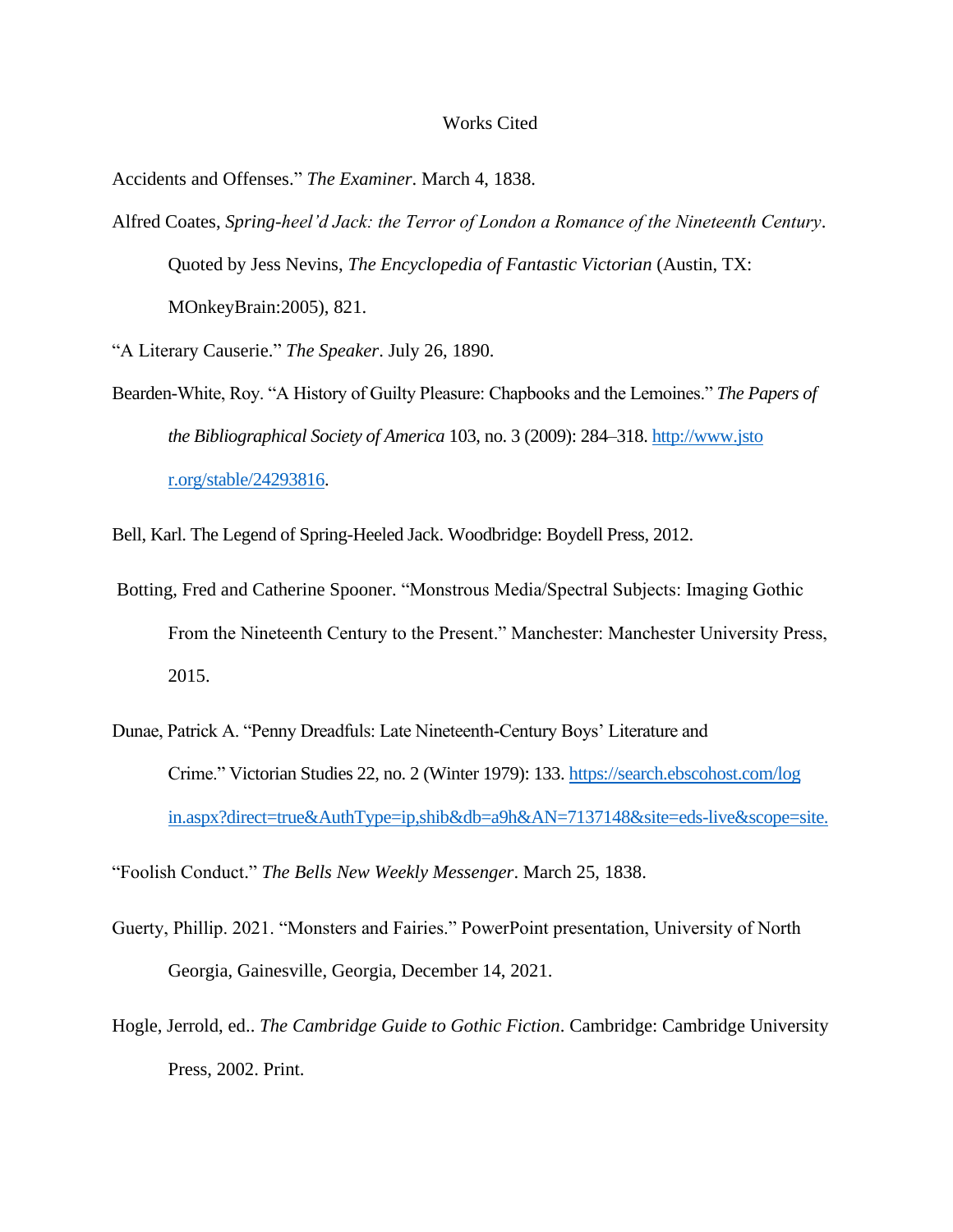- Mackley, J.S.."Springheeled Jack: the Terror of London." Aeternum: the Journal of Contemporary Gothic Studies, 3, no.3.(December 2016), 18. [http://nectar.northampton.ac.uk/9059/7/](http://nectar.northampton.ac.uk/9059/7/%20Mackley20169059.pdf.)  [Mackley20169059.pdf.](http://nectar.northampton.ac.uk/9059/7/%20Mackley20169059.pdf.)
- Nevins, Jess. The Evolution of Costumed Avenger: The 4,000-Year History of the Superhero. California: Praeger, 2017.

"Penny Dreadfuls." *The Scots Observer*. August 2, 1890.

Polidoro, Massimo. "Return of Spring-Heeled Jack. (Notes on a Strange World)." *Skeptical Inquirer*, July-August 2002. *Gale Academic OneFile* (accessed December 7, 2021). [https://link.gale.com/apps/doc/A88826366/AONE?u=dahl83393&sid=bookmark-](https://link.gale.com/apps/doc/A88826366/AONE?u=dahl83393&sid=bookmark-AONE&xid=9e5ea084)[AONE&xid=9e5ea084.](https://link.gale.com/apps/doc/A88826366/AONE?u=dahl83393&sid=bookmark-AONE&xid=9e5ea084)

"Portsmouth, Wednesday, October 9." *Hampshire Telegraph*. October 9, 1878.

Springhall, John. "'A Life Story for the People'? Edwin J. Brett and the London 'Low-Life' Penny Dreadfuls of the 1860s." Victorian Studies 33, no. 2 (1990): 223–

46[.http://www.jstor.org/stab le/3828357](http://www.jstor.org/stab%20le/3828357)

"Spring-Heeled Jack." *Carlow Sentinel*. October 12, 1878.

"Spring-heeled Jack." *Dragheda Conservative*. July 28, 1900.

"Spring-heeled Jack." *The Examiner*. April 8, 1838.

*The Northern Echo*. August 1, 1884.

Thomson, Douglass H., and Diane Long Hoeveler. "Shorter Gothic Fictions: Ballads and Chapbooks, Tales and Fragments." In Romantic Gothic: An Edinburgh Companion, edited by Angela